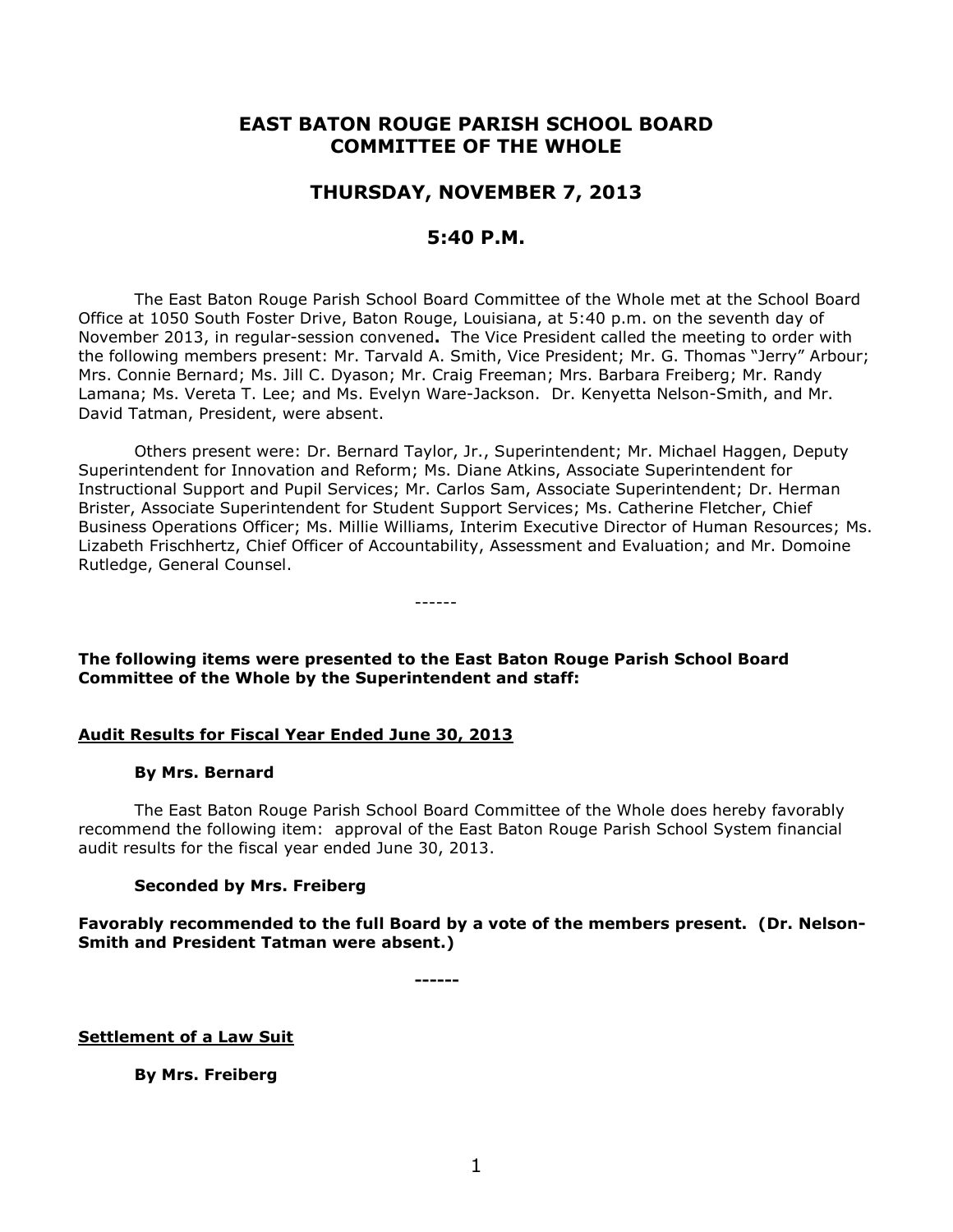The East Baton Rouge Parish School Board Committee of the Whole does hereby accept the recommendation of Mr. Domoine Rutledge, General Counsel, East Baton Rouge Parish School Board, in the matter of: Phong Tran and Kim Tran Individually and on behalf of their minor daughter, Vanessa Tran v. Linda Bell Thompson, EBRPSB (for EBRPSS), ABC Insurance Company and DEF Insurance Company; Suit No.: 570,003, Section 27, 19<sup>th</sup> JDC, Parish of East Baton Rouge.

## **Seconded by Ms. Lee**

## **Discussion followed.**

# **The following motion was made.**

## **By Mr. Arbour**

Resolved, that, the East Baton Rouge Parish School Board Committee of the Whole does hereby go into Executive Session under the provisions of L.R.S. 42:17(A)(2) to discuss the following case:Phong Tran and Kim Tran Individually and on behalf of their minor daughter, Vanessa Tran v. Linda Bell Thompson, EBRPSB (for EBRPSS), ABC Insurance Company and DEF Insurance Company; Suit No.: 570,003, Section 27, 19<sup>th</sup> JDC, Parish of East Baton Rouge.

# **Seconded by Mr. Lamana**

## **Discussion continued.**

# **Mr. Arbour withdrew his motion and made the following substitute motion.**

# **By Mr. Arbour**

The East Baton Rouge Parish School Board Committee of the Whole does hereby send the recommendation of Mr. Domoine Rutledge, General Counsel, East Baton Rouge Parish School Board, to the full Board without a recommendation in the matter of: Phong Tran and Kim Tran Individually and on behalf of their minor daughter, Vanessa Tran v. Linda Bell Thompson, EBRPSB (for EBRPSS), ABC Insurance Company and DEF Insurance Company; Suit No.: 570,003, Section 27, 19<sup>th</sup> JDC, Parish of East Baton Rouge.

## **Seconded by Mr. Lamana**

**Approved for referral to the Board without a recommendation by a vote of the members present. (Dr. Nelson-Smith and President Tatman were absent.)** 

**------**

# **Advertise, Accept Low Bid, and Award Contract**

## **By Ms. Ware-Jackson**

The East Baton Rouge Parish School Board Committee of the Whole does hereby favorably recommend the following item: authorization for staff to advertise, accept the low bid meeting specifications and make the award of a contract for the Classroom Renovations and Additions at Scotlandville High School; Classroom Improvements at Baton Rouge Prep; Classroom Improvements at Polk Elementary School, Glen Oaks High School, and University Terrace Elementary School, or reject any and all bids for just cause in accordance with the Louisiana Public Bid Law; Louisiana Revised Statutes, Title 38; Chapter 10.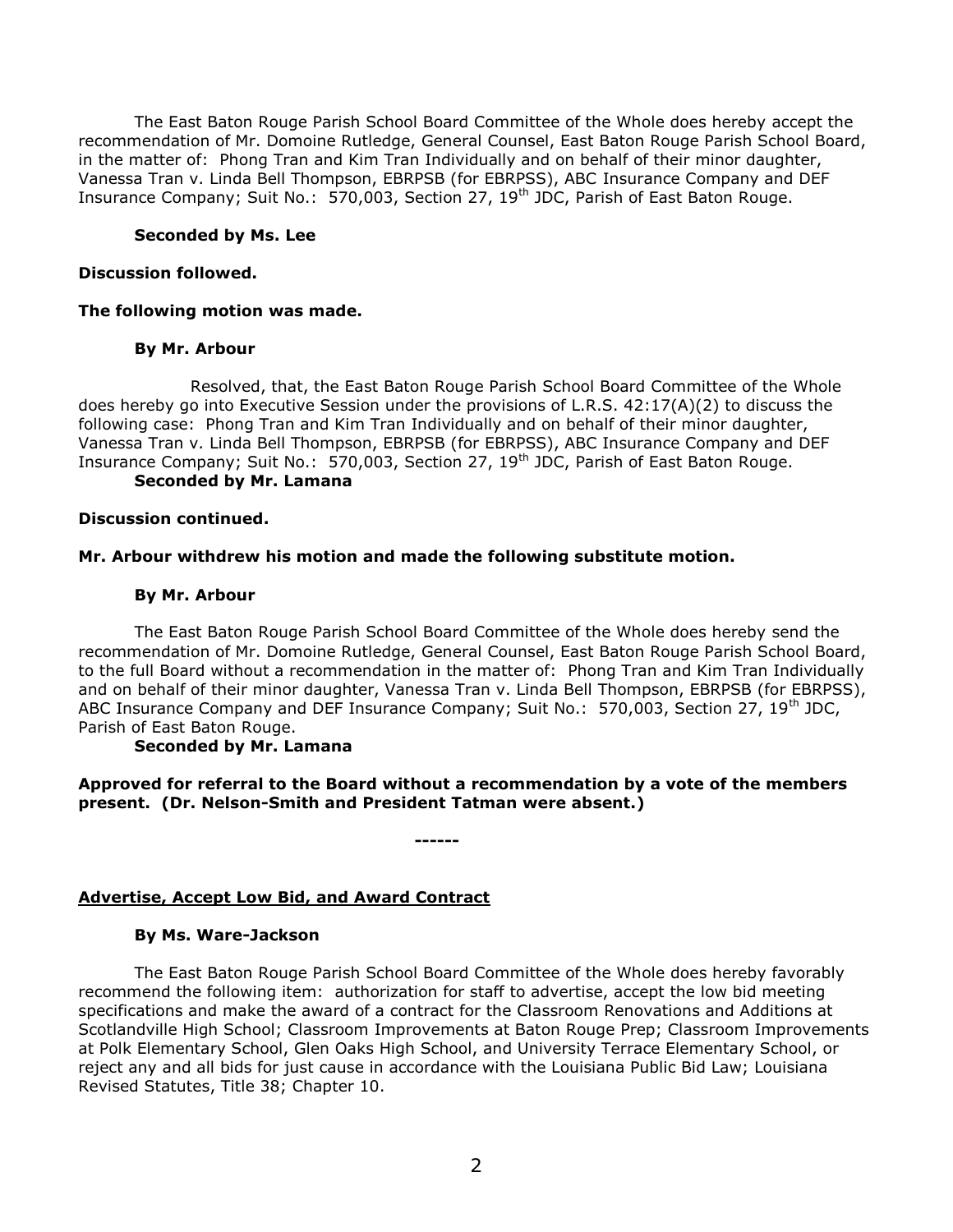## **Seconded by Mrs. Freiberg**

## **Discussion followed.**

## **The following friendly amendment was made by Ms. Dyason and accepted by the maker and seconder.**

The East Baton Rouge Parish School Board Committee of the Whole does hereby favorably recommend the following item: authorization for staff to advertise, accept the low bid meeting specifications and make the award of a contract for the Classroom Renovations and Additions at Scotlandville High School; Classroom Improvements at Baton Rouge Prep; Classroom Improvements at Glen Oaks High School, or reject any and all bids for just cause in accordance with the Louisiana Public Bid Law; Louisiana Revised Statutes, Title 38; Chapter 10.

# **Favorably recommended to the full Board by a vote of the members present. (Dr. Nelson-Smith and President Tatman were absent.)**

**------**

# **Advertise, Accept Low Bid, and Award Contract**

## **By Mr. Arbour**

The East Baton Rouge Parish School Board Committee of the Whole does hereby send the following item to the full Board without a recommendation: authorization for staff to advertise, accept the low bid meeting specifications and make the award of a contract for the Classroom Renovations and Additions at Polk Elementary School, and University Terrace Elementary School, or reject any and all bids for just cause in accordance with the Louisiana Public Bid Law; Louisiana Revised Statutes, Title 38; Chapter 10.

## **Seconded by Ms. Dyason**

## **Discussion followed.**

## **The following substitute motion was made.**

## **By Mr. Arbour**

The East Baton Rouge Parish School Board Committee of the Whole does hereby send the following item to the full Board without a recommendation: authorization for staff to advertise, accept the low bid meeting specifications and make the award of a contract for the Classroom Renovations and Additions at Polk Elementary School, and University Terrace Elementary School, or reject any and all bids for just cause in accordance with the Louisiana Public Bid Law; Louisiana Revised Statutes, Title 38; Chapter 10. The awarding of the contract will be conditioned upon the Board approving the transfer from Baton Rouge FLAIM to Polk Elementary School and from Polk Elementary School to University Terrace Elementary School.

## **Seconded by Ms. Dyason**

## **The vote on the substitute motion was as follows:**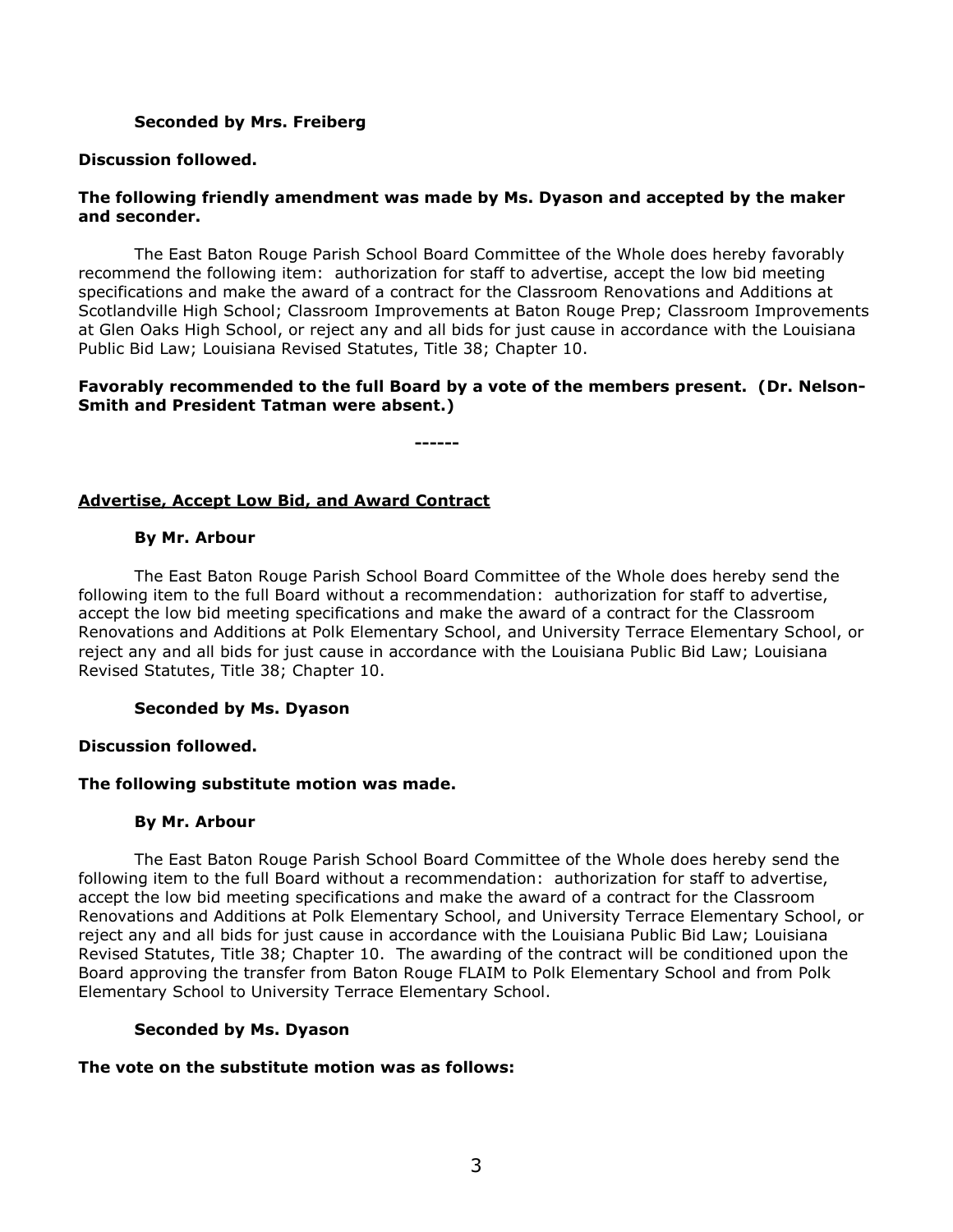| Yeas: $(8)$      | Mr. Arbour, Mrs. Dyason, Mr. Freeman, Mrs. Freiberg, Mr.<br>Lamana, Ms. Lee, Vice President Smith, and Ms. Ware-Jackson |
|------------------|-------------------------------------------------------------------------------------------------------------------------|
| <b>Nays: (1)</b> | <b>Mrs. Bernard</b>                                                                                                     |
| Abstained: (0)   | <b>None</b>                                                                                                             |
| Absent: (2)      | Dr. Nelson-Smith and President Tatman                                                                                   |

**The substitute motion was referred to the full Board without a recommended.**

**------**

## **Budgets**

#### **By Mr. Arbour**

The East Baton Rouge Parish School Board Committee of the Whole does hereby favorably recommend the following budgets: approval of the Proposed 2013-2014 Adult Education Local Budget, and the Preliminary Actual Semi-Annual 2012-2013 Financial Tax Plan update and Proposed 2013-2014 Tax Plan Budgets for Propositions 1, 2, and 3.

## **Seconded by Mr. Lamana**

**Favorably recommended to the full Board by a vote of the members present. (Dr. Nelson-Smith and President Tatman were absent.)**

**------**

## **Contracts**

#### **By Mr. Lamana**

The East Baton Rouge Parish School Board Committee of the Whole does hereby favorably recommend the following contracts: approval of School Leadership Center of Greater New Orleans to implement a multi-phase one-year Discovery Walks Program designed to improve instruction by supporting the Diocese of Baton Rouge schools for an amount of \$35,000.00. (Funding Source: Title II Diocese of Baton Rouge for 2013-2014), and City of Baton Rouge and Parish of East Baton Rouge, Louisiana to provide adult education classes at the East Baton Rouge Parish Prison for an amount of \$114,000.00. (Funding Source: City Parish Grant).

#### **Seconded by Ms. Ware-Jackson**

**Favorably recommended to the full Board by a vote of the members present. (Dr. Nelson-Smith and President Tatman were absent.)**

**------**

**Contract**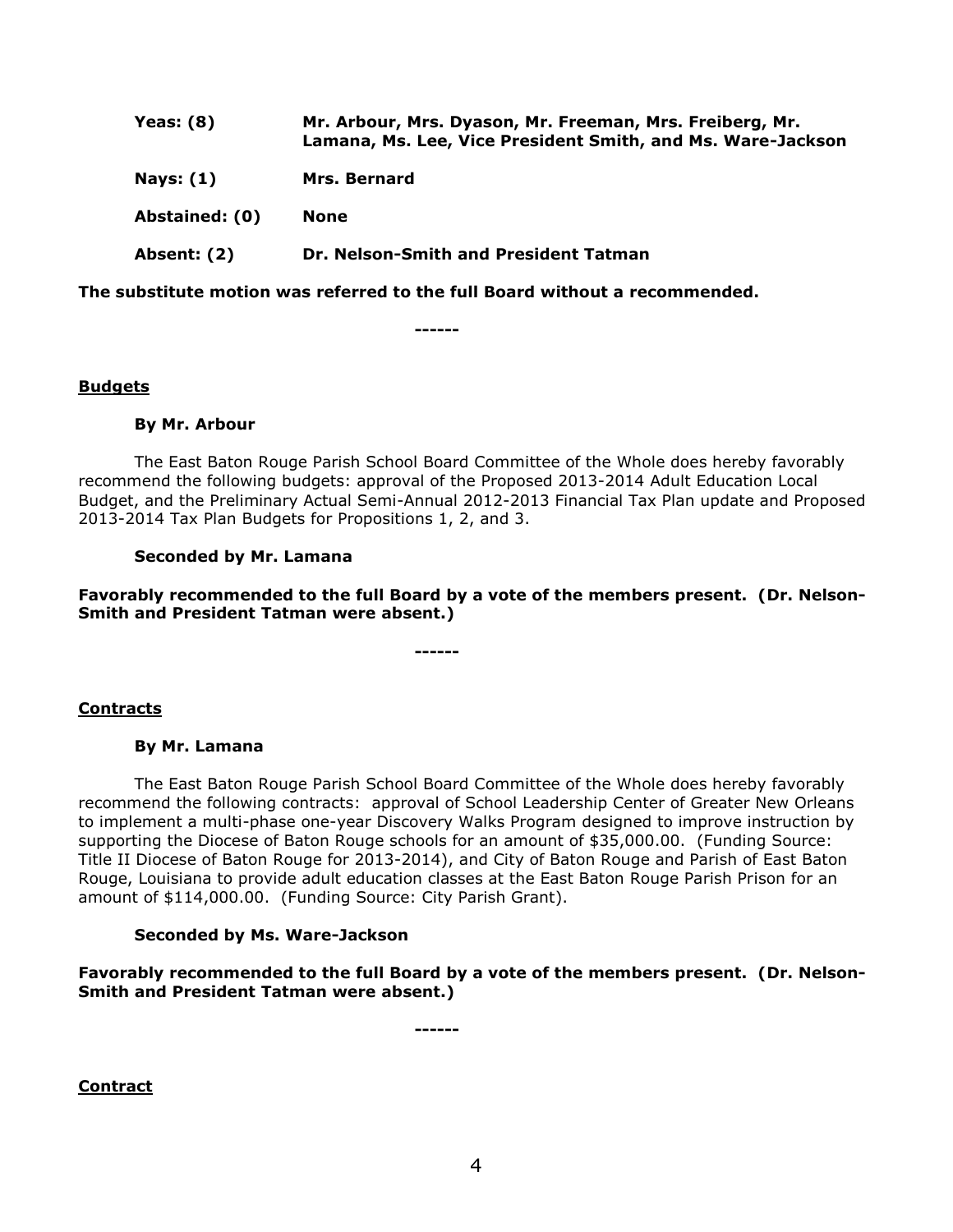#### **By Mr. Arbour**

The East Baton Rouge Parish School Board Committee of the Whole does hereby favorably recommend the following item: approval of a request to authorize the Superintendent and General Counsel to negotiate and execute a contract for Computer Assisted Policy Service (CAPS) with Forethought Consulting and related matters.

#### **Seconded by Mr. Lamana**

**Favorably recommended to the full Board by a vote of the members present. (Dr. Nelson-Smith and President Tatman were absent.)**

**------**

#### **Policy Updates**

#### **By Mrs. Bernard**

The East Baton Rouge Parish School Board Committee of the Whole does hereby favorably recommend the following item: approval of the following School Board policy updates: ABCDA, AE, BBBC, BCB, DFD, EBBC, EBC, EE, EGA, EGAA, GAMJ, GBN, IDDF, IDE, IDFA, IKDC, JCDAF, JGC, II.

#### **Seconded by Ms. Lee**

#### **Discussion continued.**

#### **The following friendly amendment was made by Ms. Dyason and accepted by the maker and seconder.**

The East Baton Rouge Parish School Board Committee of the Whole does hereby favorably recommend the following item: approval of the following School Board policy updates with the exception of Policy BCB: ABCDA, AE, BBBC, DFD, EBBC, EBC, EE, EGA, EGAA, GAMJ, GBN, IDDF, IDE, IDFA, IKDC, JCDAF, JGC, II.

#### **Favorably recommended to the full Board by a vote of the members present. (Dr. Nelson-Smith and President Tatman were absent.)**

#### **Policy BCB Updates**

#### **By Mrs. Freiberg**

The East Baton Rouge Parish School Board Committee of the Whole does hereby send the following item to the full Board without a favorable recommendation: approval of School Board Policy BCB updates.

#### **Seconded by Ms. Dyason**

**Approved for referral to the Board without a recommendation by a vote of the members present. (Mr. Arbour, Dr. Nelson-Smith and President Tatman were absent.)**

**------**